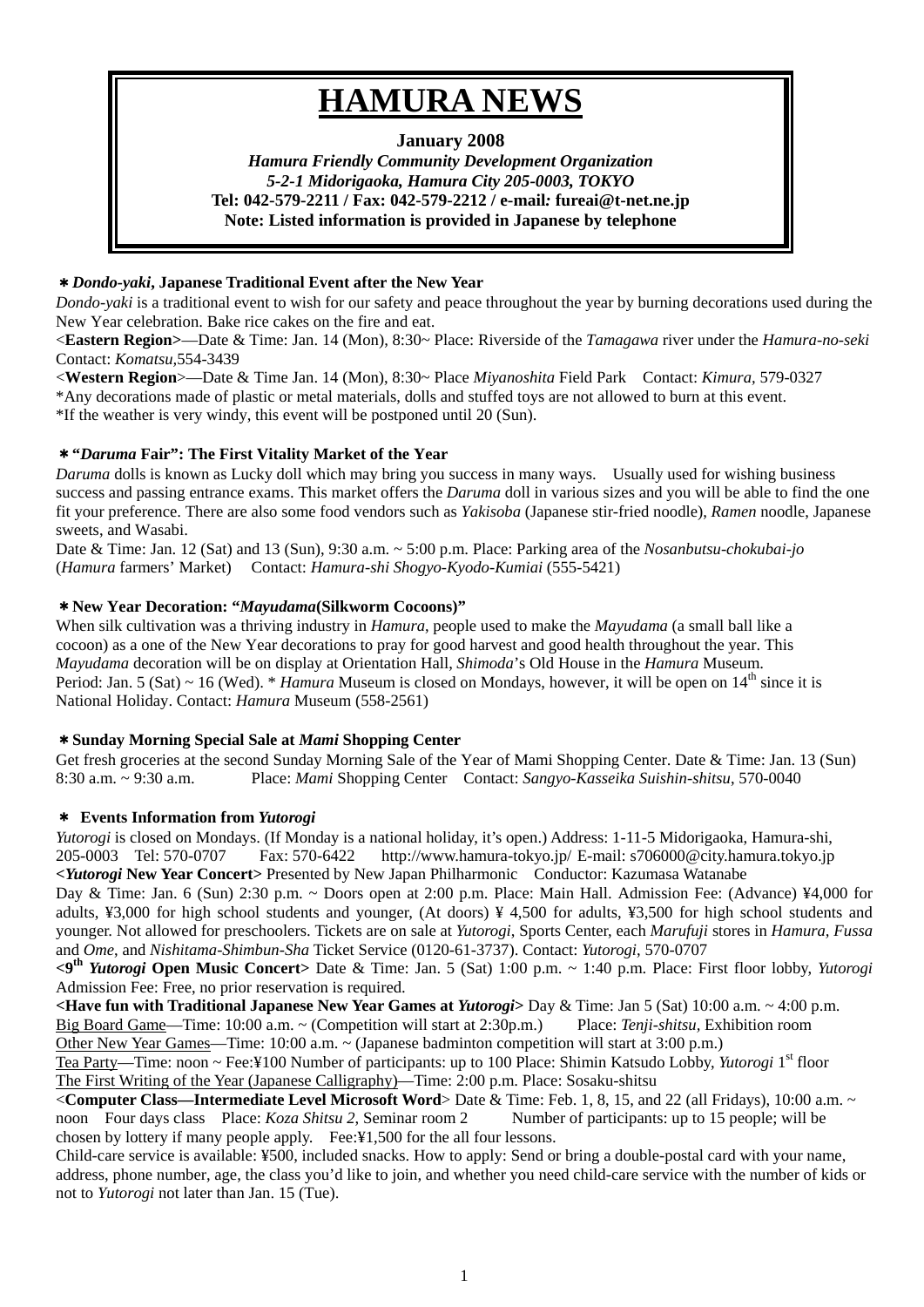$\langle$  **Movie for Kids** > Date & Time: Jan. 20 (Sun) 10:30 a.m.  $\sim$  11:30 a.m. Program: Macchiuri no Shojo (the little match girl), *Tanuki no Itoguruma* (Japanese raccoon and reel), *Ojiisan to Tebukuro no Ie* (An old man and the house of glove), and Onita no boushi (*Onita*'s hat). The program is subject to change without notice. Fee: Free. Presented by *Hamura 16mm* Film Club. No prior reservation is require. Contact: *Yutorogi* 570-0707

## \***New Year Events at the** *Hamura* **Zoo**

**<A Commemorative Admission Ticket to the Zoo>** A commemorative admission ticket painted by Mr.*Tsunenobu Namiki*, an artist in *Urushi* art, is for sale to mark the year of the Rat in Chinese astrology. Place: In front of the main gate of the zoo after Jan. 2 (Wed), 9:00 a.m. ~ Price: ¥300 (This ticket is valid until Dec.28 (Sun), 2008) –10,000 tickets are released for sale.

<*Amazake* **Service** > Enjoy *Amazake*, Japanese traditional sweet drink. Date & Time: Jan. 2 (Wed) and 3 (Thu) 9:00 a.m. ~ 4:00 p.m. Place: Main gate Fee: Free

<**Rice Cake Making**> Date & Time: Jan. 6 (Sun) 11:00 a.m. ~ (In case of rain, this event will be postponed to Jan 13 (Sun). Place: *Shibafu Hiroba* \**Hamura Daiko*'s first performance for the year will be presented along this rice making event. <**Animal Race** > Small and cute Rats run a race. Guess the winner and get a prize!!

Date & Time: Jan. 14(Mon), (Part 1)11:00 a.m. ~, (Part 2) 1:30 p.m. ~ Place: *Shibafu Hiroba* 

**<The Family Pass to the Zoo>** "The Zoo family pass" will be for sale. The Zoo original sticker will be given to anyone who buys the pass. The ticket is available on and after Jan. 2 (Wed) 9:00 a.m.~ Contact: *Hamura* Zoo (579-4041)

## \* **Events Information from Sports Center** (Tel: 555-0033, Fax: 554-9974)

<*Hatsuratsu* **Exercise>** Date & Time: Every Thursday during Jan. 10 to Mar. 13 (Except Mar. 6) from 10:00 a.m. ~ 11:00 a.m. Place: Sports Center *Daini* Hall Number of Participants: up to 30—first come, first serve basis, must be over 50 years No appointment is required. Fee: ¥200

**<Sports Programs for Individuals>** Tips will be provided for each sport. Please bring sportswear, indoor shoes, birdies for badminton, and ping-pong balls for table tennis. This program is available to only for *Hamura* citizens and those working in *Hamura* city

| Program          | Time                                                                                            |
|------------------|-------------------------------------------------------------------------------------------------|
| <b>Badminton</b> | Fridays: 6:00 p.m. $\sim$ 10:00 p.m. (Playing tips are available after 7:30 p.m.)               |
| <b>Tennis</b>    | Wednesdays: $6:00$ p.m. $\sim 10:00$ p.m. (Playing tips are available after 7:30 p.m.)          |
| Indiaca          | The 2nd & 4th Tuesday: 6:00 p.m. $\sim$ 10:00 p.m. (Playing tips are available after 7:30 p.m.) |
| Table tennis     | Any time during the operation hours (Playing tips are available on Saturdays after 7:00 p.m.)   |

\* **Information from Swimming Center** (Tel: 579-3210)

<**Free Admission Ticket>** On Jan 13 (Sun) and 14 (Mon), free 2 hours admission ticket for kids (Junior high school students and under) will be distributed. The ticket is valid at the day. \*The third grade children and under are not allowed to enter pool alone. Adults' attendant (16 years-old or older) is required. One adult can attend up to two kids. <**Water Aerobics**> Date & Time: Jan. 10, 17, 24, and 31 (all Thursdays—four days class) from 3:00 p.m. ~ 3:50 p.m. Location: Swimming Center Pool Participants: Up to 35 people—first come, first serve basis, must be over 16 years-old Fee—included admission fee and insurance: (*Hamura* citizens and people who work in *Hamura*) ¥400 (Other) ¥600 How to apply: Apply at the pool reception desk at the first floor of the swimming center on the day between 2:00 p.m.  $\sim 2:50$ p.m. Contact: Swimming Center

**<Diving Lesson and Time measurement>** Date & Time: Jan. 10 (Thu), 17(Thu), and 24 (Thu) from 4:00 p.m. ~ 6:00 p.m. Place: Swimming Center Fee—included admission and insurance:¥500/each day No appointment is required <**Water Aerobics and Swimming Class>** 

Date & Time: Every Wednesday during Jan. 16 to Mar. 19 from 3:00 p.m. to 4:50 includes 10 mints break. (Water aerobics) 3:00 p.m. ~ 3:50 p.m. (Swimming class) 4:00 p.m. ~ 4:50 p.m. Place Swimming Center Pool Number of Participants: up to 35—first come, first serve basis, must be over 16 years No appointment is required. Fee for both class—included admission fee and insurance: (*Hamura* citizens and people who work in *Hamura*) ¥400 (Other) ¥600

\* **Information from City Library** (Tel:554-2280) **<Story Telling>** For infants: Jan 12 (Sat) 11:00 a.m. ~ For children in school: Jan. 19 (Sat) 11:00 a.m. ~ For more detail, contact City Library at 554-2280

## \* **Events Information from** *Chuo-Jido-Kan,* **Central Children's Center** (Tel:554-4552)

<**Arts and Crafts Class—Wire Art**> Day & Time: Jan 12 (Sat)  $\bigcirc$  10:00 a.m. ~  $\bigcirc$  1:00 p.m. ~ Eligibility: Lower grades in Elementary-school Fee: Free Instructors: Volunteer group, *Nejimawashi*. Contact: *Chuo-Jido-Kan,* Central Children's Center.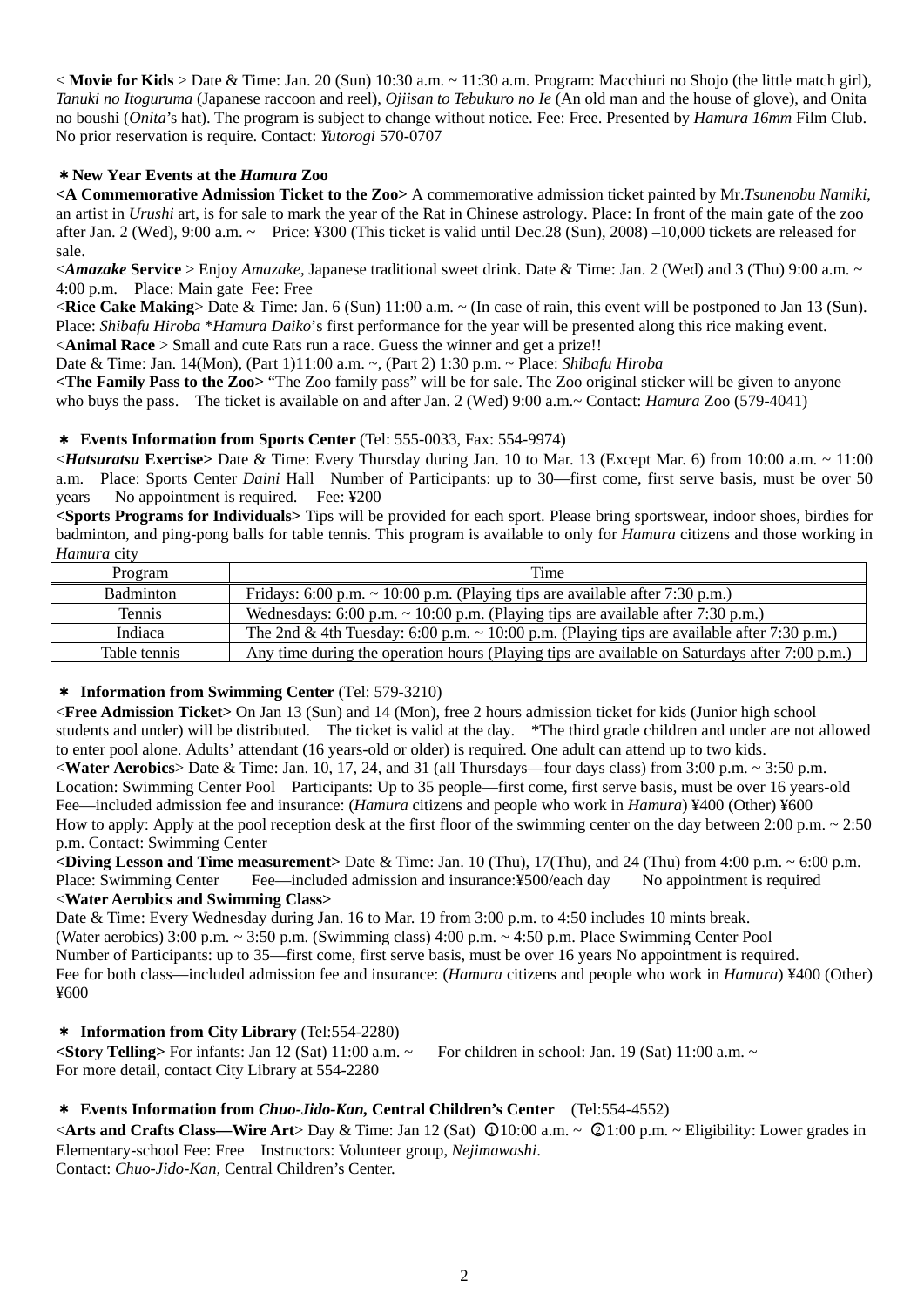## \* **Events Information from** *Higashi-Jido-Kan,* **East Children's Center** (Tel:570-7751)

<**Cooking Class—Layered Crape Cake**> Day & Time: Jan. 19 (Sat) 1:30 p.m. ~ 3:30p.m. Eligibility: Over Elementary-school students living in *Hamura* Number of Participants: up to 16 Fee: ¥60 \*Please bring room shoes, an apron, a hand towel, a folk, some drink, and a cloth big enough to cover your head. Call East Children's Center or apply at the reception between Jan. 11 (Fri) and 18 (Fri), from 9:00 a.m. to 4:30 p.m. If you need to cancel after you made a reservation, contact the center for cancellation by 18 (Fri).

## \* **Events Information from** *Nishi-Jido-Kan,* **West Children's Center** (Tel:554-7578)

<**WANTED:** *Omoshiro* **World Staff**> We are seeking for children who help *Omoshiro* world festival on Mar. 1 (Sat). Meeting will be held on every Wednesday starting on Feb. 6 until Mar. 5 from 3:00 p.m.  $\sim$  4:30 p.m. grade of elementary school student and over up to 18 years old. The number of staff needed: 20 people, in order of arrival. How to apply: Call or come to West Children's Center.

## \***Enrollment of Nursery Schools and** *Gakudo* **Club, After School Care Program**

## **<***Gakudo* **Club>**

If you wish to enroll your children in after school care program for the next year, starts from Apr. 1 or renew your enrollment, please apply during this time. Eligibility: 1st-3rd grade, Elementary School students who lives in *Hamura* city (At Apr. 2008) Please submit your application form to *Jido-Seishonen-ka* from Jan. 4 (Fri) to Jan. 18 (Fri) \*Application will not be accepted on Jan.14(Mon) due to National Holiday.

## <**Nursery School**>

If you wish to enroll your children in nursery school for next year, starting from Apr. 1 or to renew your enrollment, please apply during this time. Please submit your application form to *Hoiku-ka Hoiku-kakari* during Jan. 4 (Fri) to Jan. 18 (Fri) \*Application will not be accepted on Jan.14(Mon) due to National Holiday.

You can also submit your application at the below special submitting point:

Submission Time: 4:00 p.m. ~ 7:00 p.m.

Jan. 7 (Mon) *Fujimi Daiichi* Nursery School

- Jan. 8 (Tue) *Taiyonoko* Nursery School (Application will be accepted until 8:00 p.m.)
- Jan. 9 (Wed) *Tamamizu* Nursery School

Jan. 10 (Thu) *Hamura Matsunoki* Nursery School

Jan. 11 (Fri) *Fuji Minori* Nursery School (Application will be accepted until 7:30 p.m.)

Jan. 15 (Tue) *Hamura Tatsunoko* Nursery School

Jan. 16 (Wed) *Kayanomi* Nursery School

Jan. 17 (Thu) *Fujimi Daini* Nursery School

## \***Classifieds**

<**Revised-After School Care Program Instructor**> Location: *Higashi/Nishi/Chuo-Jido-Kan (East/West/Main Chidlern's Center)* Position: Child Care Instructor and Staff—In charge of child care and maintain the facility. Rate of Pay: Instructor (Weekdays) ¥950/hr (Saturdays) **¥1140**/hr, Staff (Weekdays) ¥900/hr (Saturdays) ¥1080/hr Period of Contract: From Apr. 1, 2008 ~ Mar. 31, 2009 Hours: (Weekdays) 1:00 p.m. ~ 6:00 p.m. (Saturday and during Summer/Winter/Spring vacation) 8:00 a.m. ~ 1:00 p.m. or 1:00 p.m. ~ 6:00 p.m. Qualifications: Applicants must be licensed nursery teacher or teacher, or have experience of raising up children (**at Apr. 2008**). If you have children, they must be over the age of Elementary 4th grade. How to apply: Fill in the application form at *Jido-Seishonen-ka* or *Shokuin-ka.* Please submit a copy of your license.

## \***Are you following the guidelines for Pet bottles, Styrofoam trays, and milk carton box?**

When you dispose pet bottles, white trays, and milk carton boxes at the recycle waste collection point, please make sure to follow these guidelines.

<Pet Bottles> Please remove the cap and the plastic label from pet bottle. Rinse with water and squish. \*Cap and plastic labels are plastic packaging waste.

<White Trays> Please remove rap. Rinse with water and dry it out. \*Rap is plastic packaging waste. Tray with print is considered as plastic packaging waste.

**<**Milk Carton Boxes> Please rinse with water well. Cut it open and dry it out. \*If carton box that has plastic pour spout, cut the part off. Plastic pour spout is plastic packaging waste. Carton box with aluminum coating is burnable waste.